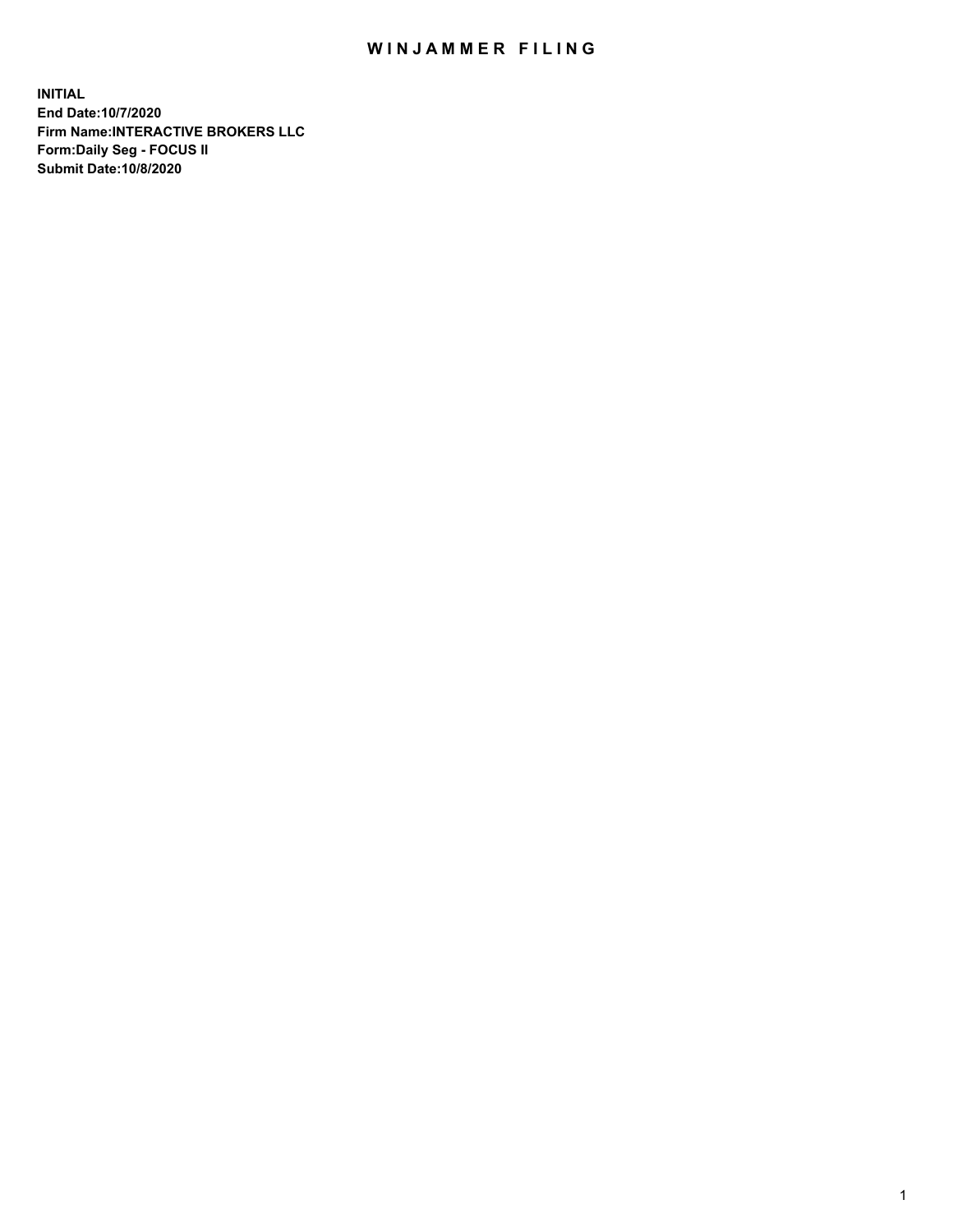**INITIAL End Date:10/7/2020 Firm Name:INTERACTIVE BROKERS LLC Form:Daily Seg - FOCUS II Submit Date:10/8/2020 Daily Segregation - Cover Page**

| Name of Company                                                                                                                                                                                                                                                                                                               | <b>INTERACTIVE BROKERS LLC</b>                                                                  |
|-------------------------------------------------------------------------------------------------------------------------------------------------------------------------------------------------------------------------------------------------------------------------------------------------------------------------------|-------------------------------------------------------------------------------------------------|
| <b>Contact Name</b>                                                                                                                                                                                                                                                                                                           | <b>James Menicucci</b>                                                                          |
| <b>Contact Phone Number</b>                                                                                                                                                                                                                                                                                                   | 203-618-8085                                                                                    |
| <b>Contact Email Address</b>                                                                                                                                                                                                                                                                                                  | jmenicucci@interactivebrokers.c<br>om                                                           |
| FCM's Customer Segregated Funds Residual Interest Target (choose one):<br>a. Minimum dollar amount: ; or<br>b. Minimum percentage of customer segregated funds required:% ; or<br>c. Dollar amount range between: and; or<br>d. Percentage range of customer segregated funds required between:% and%.                        | $\overline{\mathbf{0}}$<br>$\overline{\mathbf{0}}$<br>155,000,000 245,000,000<br>0 <sub>0</sub> |
| FCM's Customer Secured Amount Funds Residual Interest Target (choose one):<br>a. Minimum dollar amount: ; or<br>b. Minimum percentage of customer secured funds required:%; or<br>c. Dollar amount range between: and; or<br>d. Percentage range of customer secured funds required between:% and%.                           | $\overline{\mathbf{0}}$<br>$\pmb{0}$<br>80,000,000 120,000,000<br>0 <sub>0</sub>                |
| FCM's Cleared Swaps Customer Collateral Residual Interest Target (choose one):<br>a. Minimum dollar amount: ; or<br>b. Minimum percentage of cleared swaps customer collateral required:%; or<br>c. Dollar amount range between: and; or<br>d. Percentage range of cleared swaps customer collateral required between:% and%. | $\overline{\mathbf{0}}$<br><u>0</u><br>0 <sub>0</sub><br>00                                     |

Attach supporting documents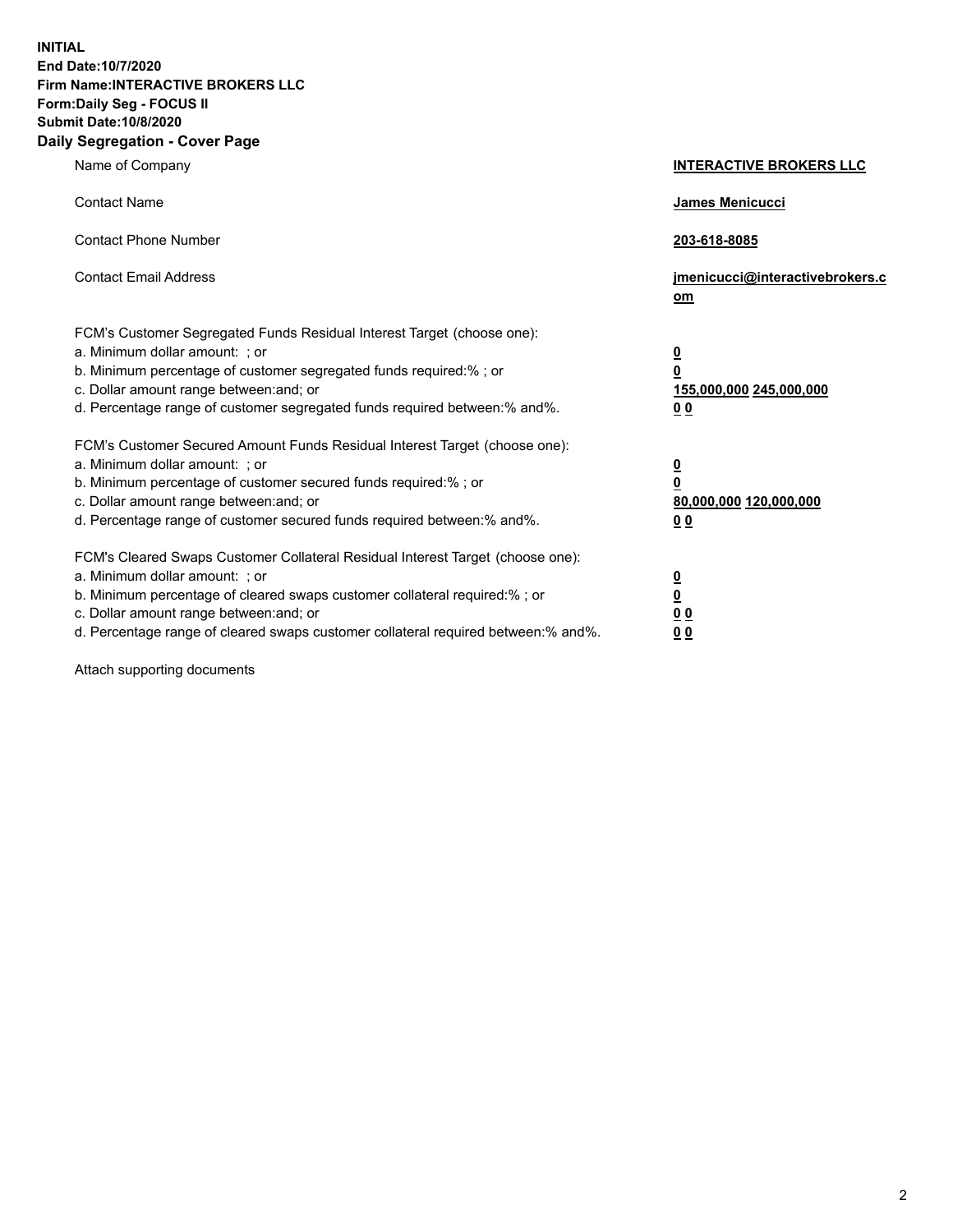**INITIAL End Date:10/7/2020 Firm Name:INTERACTIVE BROKERS LLC Form:Daily Seg - FOCUS II Submit Date:10/8/2020 Daily Segregation - Secured Amounts**

|     | Daily Jegregation - Jeculed Aniounts                                                        |                               |
|-----|---------------------------------------------------------------------------------------------|-------------------------------|
|     | Foreign Futures and Foreign Options Secured Amounts                                         |                               |
|     | Amount required to be set aside pursuant to law, rule or regulation of a foreign            | $0$ [7305]                    |
|     | government or a rule of a self-regulatory organization authorized thereunder                |                               |
| 1.  | Net ledger balance - Foreign Futures and Foreign Option Trading - All Customers             |                               |
|     | A. Cash                                                                                     | 579,393,148 [7315]            |
|     | B. Securities (at market)                                                                   | $0$ [7317]                    |
| 2.  | Net unrealized profit (loss) in open futures contracts traded on a foreign board of trade   | 369,188 [7325]                |
| 3.  | Exchange traded options                                                                     |                               |
|     | a. Market value of open option contracts purchased on a foreign board of trade              | 3,056,165 [7335]              |
|     | b. Market value of open contracts granted (sold) on a foreign board of trade                | -1,461,474 [7337]             |
| 4.  | Net equity (deficit) (add lines 1. 2. and 3.)                                               | 581, 357, 027 [7345]          |
| 5.  | Account liquidating to a deficit and account with a debit balances - gross amount           | 7,930 [7351]                  |
|     | Less: amount offset by customer owned securities                                            | 0 [7352] 7,930 [7354]         |
| 6.  | Amount required to be set aside as the secured amount - Net Liquidating Equity              | 581, 364, 957 [7355]          |
|     | Method (add lines 4 and 5)                                                                  |                               |
| 7.  | Greater of amount required to be set aside pursuant to foreign jurisdiction (above) or line |                               |
|     | 6.                                                                                          | 581,364,957 [7360]            |
|     |                                                                                             |                               |
|     | FUNDS DEPOSITED IN SEPARATE REGULATION 30.7 ACCOUNTS                                        |                               |
| 1.  | Cash in banks                                                                               |                               |
|     | A. Banks located in the United States                                                       | 34,614,248 [7500]             |
|     | B. Other banks qualified under Regulation 30.7                                              | 0 [7520] 34,614,248 [7530]    |
| 2.  | Securities                                                                                  |                               |
|     | A. In safekeeping with banks located in the United States                                   | 499,913,000 [7540]            |
|     | B. In safekeeping with other banks qualified under Regulation 30.7                          | 0 [7560] 499,913,000 [7570]   |
| 3.  | Equities with registered futures commission merchants                                       |                               |
|     | A. Cash                                                                                     | $0$ [7580]                    |
|     | <b>B.</b> Securities                                                                        | $0$ [7590]                    |
|     | C. Unrealized gain (loss) on open futures contracts                                         | $0$ [7600]                    |
|     | D. Value of long option contracts                                                           | $0$ [7610]                    |
|     | E. Value of short option contracts                                                          | 0 [7615] 0 [7620]             |
| 4.  | Amounts held by clearing organizations of foreign boards of trade                           |                               |
|     | A. Cash                                                                                     | $0$ [7640]                    |
|     | <b>B.</b> Securities                                                                        | $0$ [7650]                    |
|     | C. Amount due to (from) clearing organization - daily variation                             | $0$ [7660]                    |
|     | D. Value of long option contracts                                                           | $0$ [7670]                    |
|     | E. Value of short option contracts                                                          | 0 [7675] 0 [7680]             |
| 5.  | Amounts held by members of foreign boards of trade                                          |                               |
|     | A. Cash                                                                                     | 158,696,035 [7700]            |
|     | <b>B.</b> Securities                                                                        | $0$ [7710]                    |
|     | C. Unrealized gain (loss) on open futures contracts                                         | 11,651,755 [7720]             |
|     | D. Value of long option contracts                                                           | 3,056,165 [7730]              |
|     | E. Value of short option contracts                                                          | -1,461,474 [7735] 171,942,481 |
|     |                                                                                             | [7740]                        |
| 6.  | Amounts with other depositories designated by a foreign board of trade                      | $0$ [7760]                    |
| 7.  | Segregated funds on hand                                                                    | $0$ [7765]                    |
| 8.  | Total funds in separate section 30.7 accounts                                               | 706,469,729 [7770]            |
| 9.  | Excess (deficiency) Set Aside for Secured Amount (subtract line 7 Secured Statement         | 125,104,772 [7380]            |
|     | Page 1 from Line 8)                                                                         |                               |
| 10. | Management Target Amount for Excess funds in separate section 30.7 accounts                 | 80,000,000 [7780]             |
| 11. | Excess (deficiency) funds in separate 30.7 accounts over (under) Management Target          | 45,104,772 [7785]             |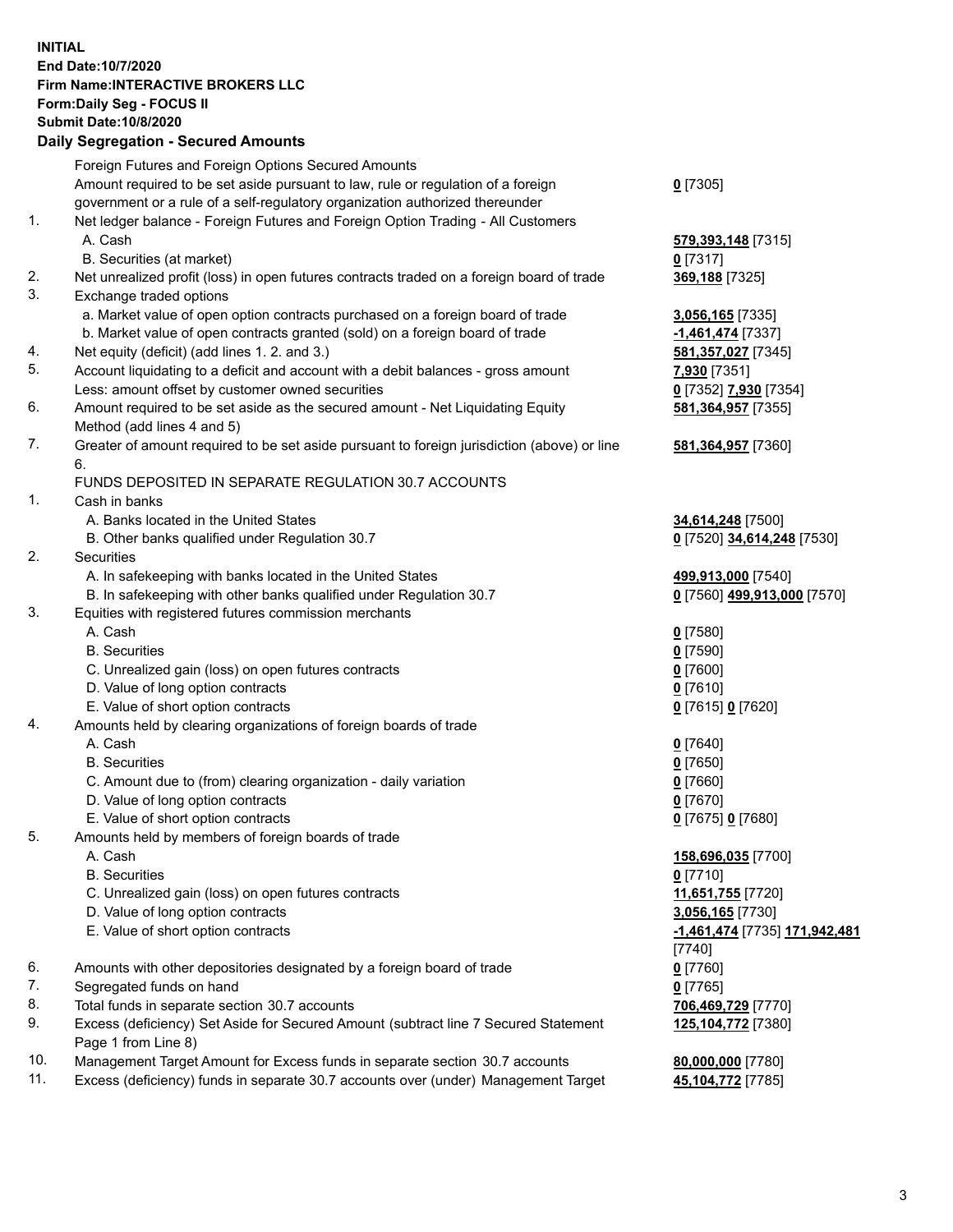**INITIAL End Date:10/7/2020 Firm Name:INTERACTIVE BROKERS LLC Form:Daily Seg - FOCUS II Submit Date:10/8/2020 Daily Segregation - Segregation Statement** SEGREGATION REQUIREMENTS(Section 4d(2) of the CEAct) 1. Net ledger balance A. Cash **5,350,912,229** [7010] B. Securities (at market) **0** [7020] 2. Net unrealized profit (loss) in open futures contracts traded on a contract market **-74,760,336** [7030] 3. Exchange traded options A. Add market value of open option contracts purchased on a contract market **300,711,277** [7032] B. Deduct market value of open option contracts granted (sold) on a contract market **-251,376,535** [7033] 4. Net equity (deficit) (add lines 1, 2 and 3) **5,325,486,635** [7040] 5. Accounts liquidating to a deficit and accounts with debit balances - gross amount **6,126,681** [7045] Less: amount offset by customer securities **0** [7047] **6,126,681** [7050] 6. Amount required to be segregated (add lines 4 and 5) **5,331,613,316** [7060] FUNDS IN SEGREGATED ACCOUNTS 7. Deposited in segregated funds bank accounts A. Cash **1,023,196,697** [7070] B. Securities representing investments of customers' funds (at market) **2,554,364,825** [7080] C. Securities held for particular customers or option customers in lieu of cash (at market) **0** [7090] 8. Margins on deposit with derivatives clearing organizations of contract markets A. Cash **7,513,426** [7100] B. Securities representing investments of customers' funds (at market) **1,917,058,408** [7110] C. Securities held for particular customers or option customers in lieu of cash (at market) **0** [7120] 9. Net settlement from (to) derivatives clearing organizations of contract markets **-4,183** [7130] 10. Exchange traded options A. Value of open long option contracts **300,575,375** [7132] B. Value of open short option contracts **-251,532,637** [7133] 11. Net equities with other FCMs A. Net liquidating equity **0** [7140] B. Securities representing investments of customers' funds (at market) **0** [7160] C. Securities held for particular customers or option customers in lieu of cash (at market) **0** [7170] 12. Segregated funds on hand **0** [7150] 13. Total amount in segregation (add lines 7 through 12) **5,551,171,911** [7180] 14. Excess (deficiency) funds in segregation (subtract line 6 from line 13) **219,558,595** [7190] 15. Management Target Amount for Excess funds in segregation **155,000,000** [7194] 16. Excess (deficiency) funds in segregation over (under) Management Target Amount **64,558,595** [7198]

Excess